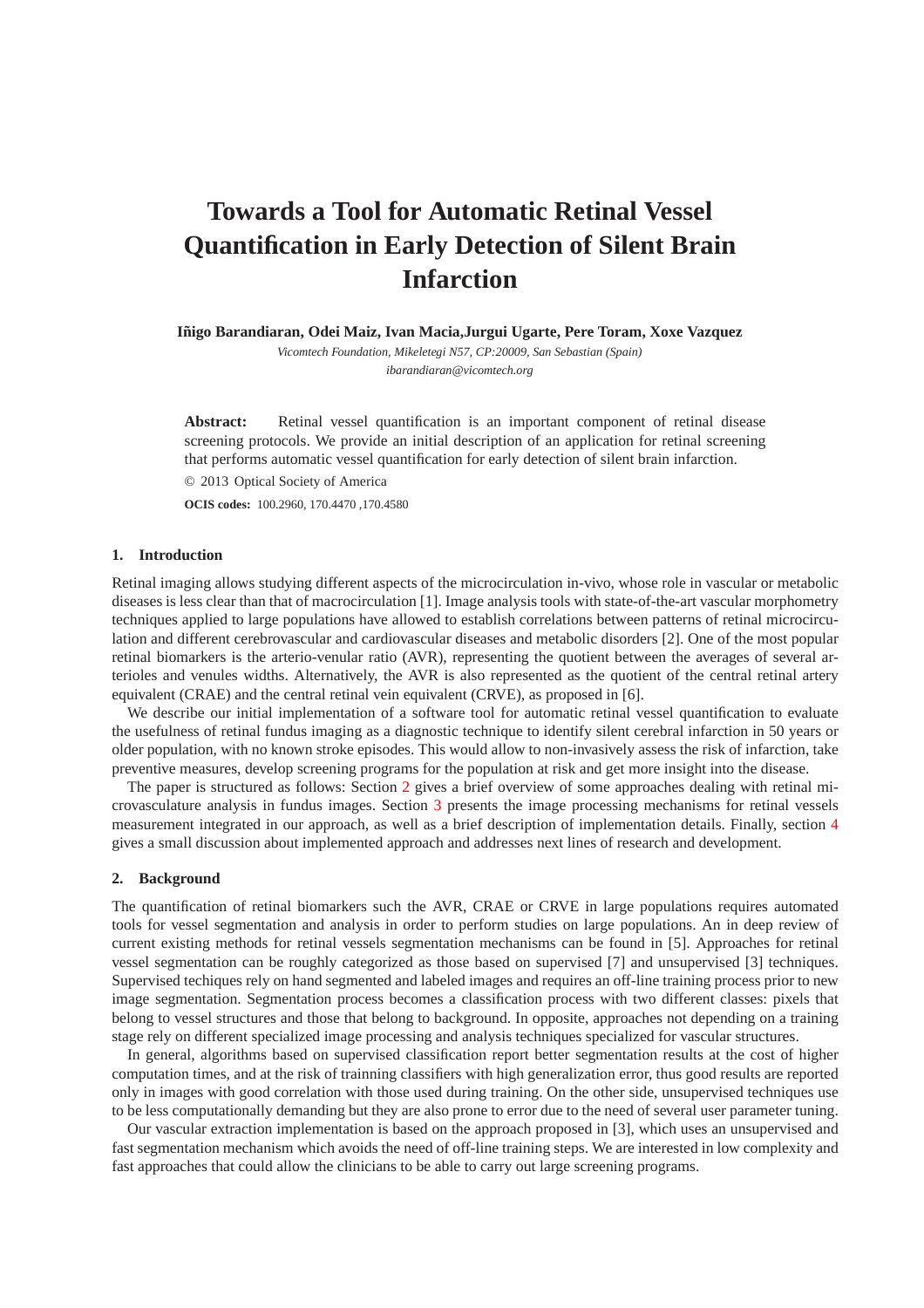#### <span id="page-1-0"></span>**3. Methods**

Figure [1](#page-1-2) depicts the image processing pipeline integrated in our approach. Following, all procesing steps are described in detail. After image acquisition, we first perform a field of view (FOV) detection, representing a region-of-interest for



<span id="page-1-2"></span>Fig. 1. Image processing pipeline for vessel caliber quantification.

the following processes. A bilatering image filtering performs an image smoothing while preserving most significant vessel contours which prevents missing very small caliber vessels while removing undesired image noise. Next, we apply an isotropic undecimated wavelet transform (IUWT), as described in [3]. This transformation applied to several wavelet scales acts as a contrast enhancer, increasing the difference between structures of different luminance value. Once vessel segmentation is performed, we apply a thresholding operation and a connected component analysis for removing spurious small connected components, representing the minimun length of a vessel candidate to be measured. We use a segmentation threshold of 15%-20% of the lowest luminance value inside the region of interest (FOV). This value oversegments the images, ensuring that most of the vessel tree is retained. The centerline is obtained by reducing vessel regions to one-pixel-wide skeletons using a thinning algorithm. Afterwards, a branch detector is applied in order to identify and separate vessel bifurcations and vessels segment, and obtained vessel segments are approximated with B-spline curves for regularization purposes and for obtaining curvatures and sections. Finally, we use Full Width at Half Maximum(FWHW) algorithm to estimate vessel caliber along such sections. Figure [2](#page-1-3) shows partial results of the implemented image pipeline.



<span id="page-1-3"></span>Fig. 2. Resulting images of processing pipeline

We measured the computation time needed by our implementation for performing a retinal vessel quantification from a fundus image, by using the REVIEW public dataset (http://reviewdb.lincoln.ac.uk/). Total computation time, as measured on an Intel Quad Core 2.4Ghz CPU is between 1 for REVIEW VDIS dataset and 4 seconds for REVIEW HRIS dataset, depending only on input image resolution. It is worth noticing that we do not perform any image subsampling or image reduction for computational cost saving.

## *3.1. User Application*

The pipeline described in section [3](#page-1-0) is currently integrated in a user-friendly application. The application is able to process fundus images either in batch mode or interactively. In the interactive part, clinicians are able to analyze both eyes of the patient simultaneously in order to evaluate differences or correlations between them. Moreover, a disc-shaped region of interest can be defined by the clinician in order to limit vessel quantification to that region. According to [8] only retinal vessels comprised in a region at some specific distance from the center of the optic disc are reliable. The application is being tested and validated by a group of primary care clinicians lead by Dr. Xoxe Vazquez Dorrego, head of the Oftalmology Service at Hospital Municipal de Badalona (Spain).

#### <span id="page-1-1"></span>**4. Conclusions and Future Work**

This paper presents an application for automatic retinal vessel segmentation and quantification. Retinal vessel features such as arteriolar to venular ratio (AVR) or vessel bifurcations are important, clinically validated biomarkers that are